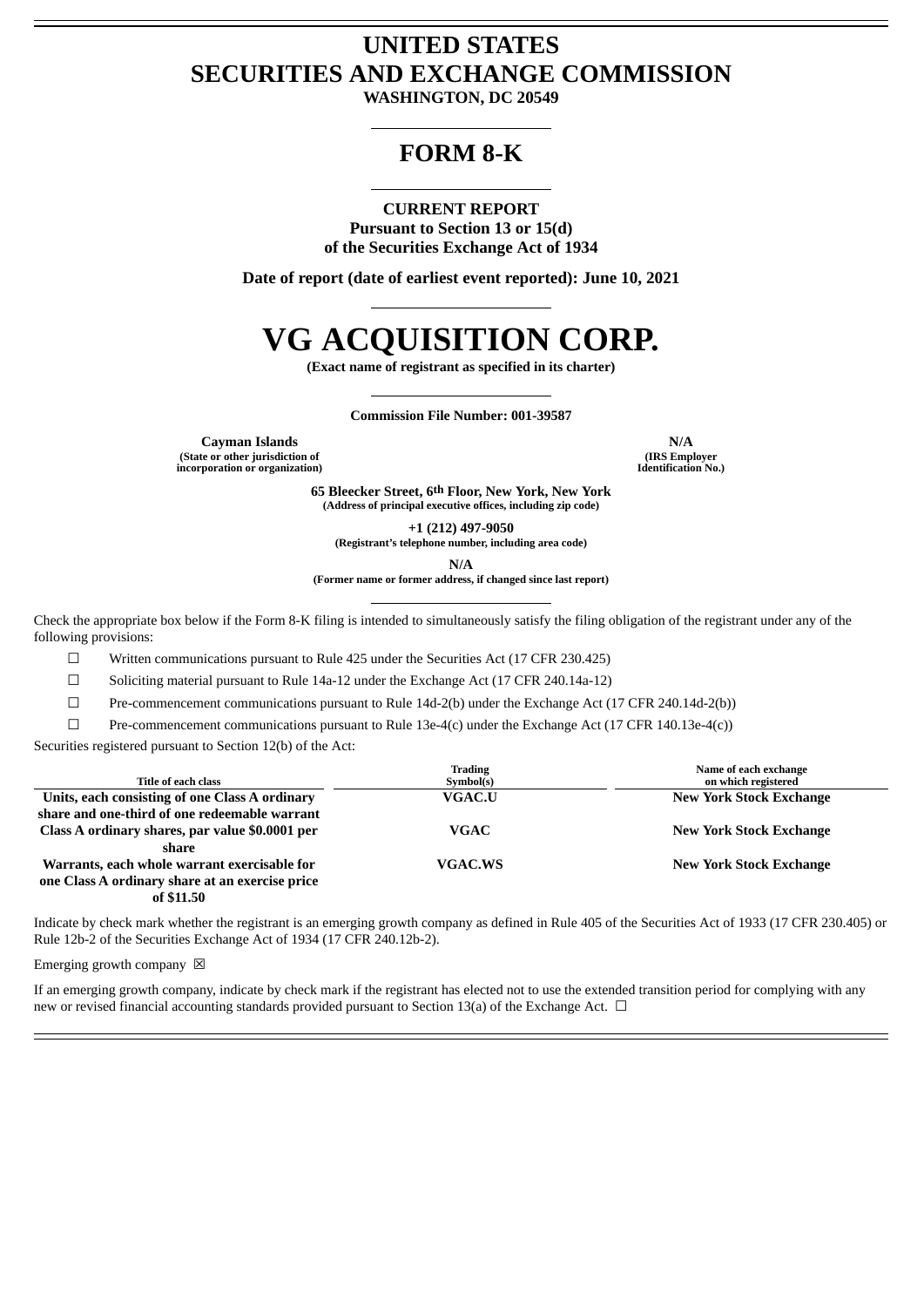### Item 5.02. Departure of Directors or Certain Officers; Election of Directors; Appointment of Certain Officers; Compensatory **Arrangements of Certain Officers.**

As described below under Item 5.07 of this Current Report on Form 8-K, on June 10, 2021, VG Acquisition Corp. ("VGAC") convened its extraordinary general meeting (the "Special Meeting") to approve, among other things, the previously announced business combination with 23andMe, Inc., a Delaware corporation ("23andMe").

At the Special Meeting, the Company's shareholders approved, among other items, the 23andMe Holding Co. 2021 Incentive Equity Plan (the "Incentive Plan") and the 23andMe Holding Co. Employee Stock Purchase Plan (the "Stock Plan"). A description of the material terms of each of the Incentive Plan and Stock Plan is included in the Company's definitive proxy statement/consent solicitation statement/prospectus filed by VGAC with the Securities and Exchange Commission on May 17, 2021 (the "Proxy Statement"), which descriptions are incorporated herein by reference. Such descriptions do not purport to be complete and are qualified in their entirety by reference to the full text of the Incentive Plan and Stock Plan, which are attached as Annex K and Annex L, respectively, to the Proxy Statement and are also incorporated herein by reference.

### **Item 5.07. Submission of Matters to a Vote of Security Holders.**

The Special Meeting was held on June 10, 2021 to consider and vote upon certain proposals related to the Agreement and Plan of Merger, dated as of February 4, 2021, as amended on February 13, 2021 and March 25, 2021 (the "Merger Agreement"), by and among VGAC, Chrome Merger Sub, Inc., a Delaware corporation and wholly owned direct subsidiary of VGAC ("Merger Sub") and 23andMe, pursuant to which, among other things, on the terms and subject to the conditions set forth therein, following the deregistration of VGAC as an exempted company in the Cayman Islands and the continuation and domestication of VGAC as a corporation in the State of Delaware with the name "23andMe Holding Co.", Chrome Merger Sub, Inc. will merge with and into 23andMe, with 23andMe as the surviving company in the merger and, after giving effect to such merger, 23andMe will be a wholly owned subsidiary of VGAC.

There were 50,855,000 Class A ordinary shares and 12,713,750 Class B ordinary shares of VGAC outstanding as of May 5, 2021, the record date for the Special Meeting. At the Special Meeting, the holders of 22,064,596 Class A ordinary shares and 12,713,750 Class B ordinary shares were represented in person or by proxy, representing approximately 54.71% of the total ordinary shares of VGAC, which constituted a quorum.

Set forth below are the proposals voted upon at the Special Meeting (each of which is described in the Proxy Statement) and the final voting results.

1. Approve by ordinary resolution VGAC's entry into the Merger Agreement, a copy of which is attached to the Proxy Statement as Annex A, pursuant to which, among other things, following the de-registration of VGAC as an exempted company in the Cayman Islands and the continuation and domestication of VGAC as a corporation in the State of Delaware with the name "23andMe Holding Co.," ("New 23andMe") (a) Merger Sub will merge with and into 23andMe (the "Merger"), with 23andMe as the surviving company in the Merger and, after giving effect to such Merger, 23andMe shall be a wholly owned direct subsidiary of VGAC, and (b) in accordance with the terms and subject to the conditions of the Merger Agreement, at the time at which the Merger becomes effective (the "Effective Time"), based on an implied equity value of \$3.6 billion, (i) each share of 23andMe Class A common stock (other than dissenting shares) will be canceled and converted into the right to receive the applicable portion of the merger consideration comprised of shares of Class A common stock, par value \$0.0001 per share, of New 23andMe (the "New 23andMe Class A Common Stock"), as determined in the Merger Agreement (the "Share Conversion Ratio"), (ii) each share of 23andMe Class B common stock (other than dissenting shares) will be canceled and converted into the right to receive the applicable portion of the merger consideration comprised of shares of Class B common stock, par value \$0.0001 per share, of New 23andMe (the "New 23andMe Class B Common Stock"), as determined pursuant to the Share Conversion Ratio, (iii) each share of 23andMe preferred stock will be converted into shares of 23andMe Class B common stock immediately prior to the consummation of the Merger and such shares of 23andMe Class B common stock will be canceled and converted into the right to receive the applicable portion of the merger consideration comprised of New 23andMe Class B Common Stock, as determined pursuant to the Share Conversion Ratio, and (iv) each outstanding option to purchase 23andMe Class A Common Stock and 23andMe Class B Common Stock (whether vested or unvested) will be assumed by VGAC and converted into comparable options that are exercisable for shares of New 23andMe Class A Common Stock, with a value determined in accordance with the Share Conversion Ratio (and, with regard to options that are intended to qualify as "incentive stock options" under Section 422 of the Code, in a manner compliant with Section 424(a) of the Code). The implied equity value of \$3.6 billion includes the value of the options exercisable for shares of New 23andMe Class A Common Stock that are issued in respect of vested options to purchase 23andMe Class A Common Stock and 23andMe Class B Common Stock but excludes the value of the options exercisable for shares of New 23andMe Class A Common Stock that are issued in respect of unvested options to purchase 23andMe Class A Common Stock and 23andMe Class B Common Stock.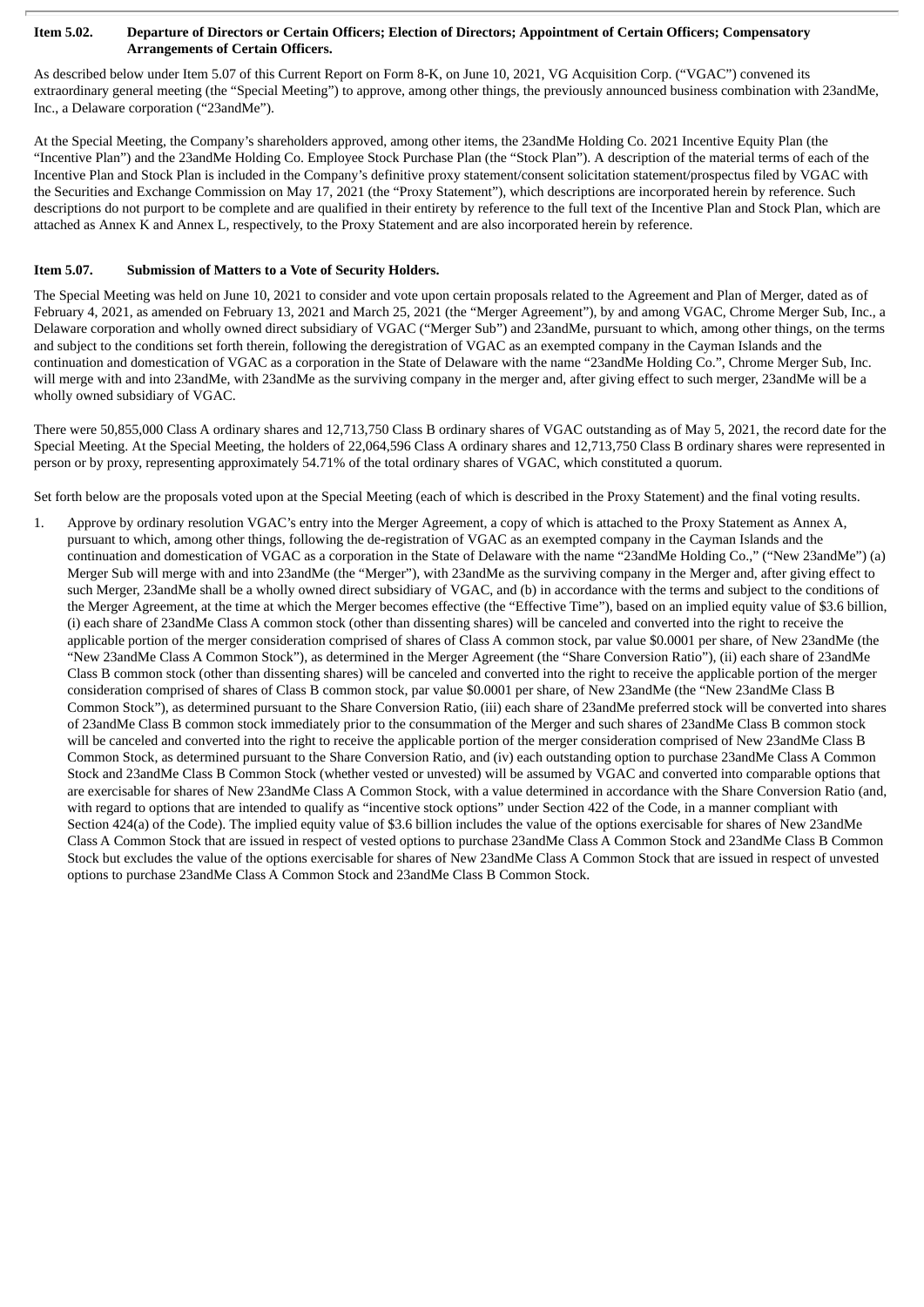| <b>FOR</b> | -AINST | ABSTAIN    | <b>NON-VOTE</b><br><b>BROKER</b> |
|------------|--------|------------|----------------------------------|
| FOP        | .415   | $\sqrt{2}$ |                                  |
| 30.391     | 3 フドロ  | 1,141,007  |                                  |

2. Approve by special resolution that VGAC be transferred by way of continuation to Delaware pursuant to Part XII of the Companies Act (As Revised) of the Cayman Islands and Section 388 of the General Corporation Law of the State of Delaware ("DGCL") and, immediately upon being de-registered in the Cayman Islands, VGAC be continued and domesticated as a corporation under the laws of the State of Delaware and, conditioned upon, and with effect from, the registration of VGAC as a corporation in the State of Delaware, the name of VGAC be changed from "VG Acquisition Corp." to "23andMe Holding Co.".

| <b>FOR</b> | <b>AGAINST</b>                         | ABSTAIN | ER NON-VOTE<br><b>BROK</b> |
|------------|----------------------------------------|---------|----------------------------|
| 30,371,916 | $\sqrt{2}$<br>$\cap$<br>54,658<br>しょムし | H       |                            |

3. Approve by special resolution that the existing amended and restated memorandum and articles of association of VGAC (together, the "Existing Governing Documents") be amended and restated by the deletion in their entirety and the substitution in their place of the proposed new certificate of incorporation, a copy of which is attached to the Proxy Statement as Annex E (the "Proposed Certificate of Incorporation") and the proposed new bylaws, a copy of which is attached to the Proxy Statement as Annex F (the "Proposed Bylaws") of "23andMe Holding Co." upon the Domestication, be approved as the certificate of incorporation and bylaws, respectively, of 23andMe Holding Co., effective upon the effectiveness of the Domestication.

| <b>FOR</b> | <b>AGAINST</b> | <b>ABSTAIN</b><br>__     | <b>BROKER NON-VOTE</b><br>$\sim$ $\sim$ |
|------------|----------------|--------------------------|-----------------------------------------|
| 30.381.180 | 219,899        | 7,266<br>$\overline{AB}$ |                                         |

4. Approve by a non-binding, advisory resolution the change in the authorized share capital of VGAC from (i) \$22,100 divided into 200,000,000 Class A ordinary shares, par value \$0.0001 per share, (ii) 20,000,000 Class B ordinary shares, par value \$0.0001 per share, and (iii) 1,000,000 preferred shares, par value \$0.0001 per share, to (a) 1,140,000,000 shares of New 23andMe Class A Common Stock, (b) 350,000,000 shares of New 23andMe Class B Common Stock, and (c) 10,000,000 shares of preferred stock, par value \$0.0001 per share, of New 23andMe.

| <b>FOR</b>                                        | <b>AINCT</b> | <b>DCT</b>               | <b>VOTE</b><br>łК |
|---------------------------------------------------|--------------|--------------------------|-------------------|
| $\overline{1}$<br>$20^{\circ}$<br>706.<br>71<br>. | 480          | $\overline{a}$<br>$\sim$ |                   |

5. Approve by a non-binding, advisory resolution the authorization to the board of directors of New 23andMe (the "New 23andMe Board") to issue any or all shares of New 23andMe Preferred Stock in one or more classes or series, with such terms and conditions as may be expressly determined by the New 23andMe Board and as may be permitted by the DGCL.

| <b>FOR</b>                                  | <b>AGAINST</b>                | ABSTAIN                            | <b>NON-VOTE</b> |
|---------------------------------------------|-------------------------------|------------------------------------|-----------------|
|                                             |                               | mв.                                | вкок            |
| $\sim$ $\sim$<br>20.750<br>,,,,,,,<br>د ب ک | $\rightarrow -$<br>798<br>150 | $\overline{a}$<br>221<br>1,221,105 |                 |

6. Approve by a non-binding, advisory resolution the amendment and restatement of the Existing Governing Documents be approved and that all other changes necessary or, as mutually agreed in good faith by VGAC and 23andMe, desirable in connection with the replacement of the Existing Governing Documents with the Proposed Certificate of Incorporation and Proposed Bylaws as part of the Domestication (copies of which are attached to the proxy statement as Annex E and Annex F, respectively), including (i) changing the post-business combination corporate name from "VG Acquisition Corp." to "23andMe Holding Co." (which is expected to occur upon the consummation of the Domestication), (ii) making New 23andMe's corporate existence perpetual, (iii) adopting Delaware as the exclusive forum for certain stockholder litigation and the federal district courts of the United States as the exclusive forum for litigation arising out of the Securities Act of 1933, as amended and (iv) removing certain provisions related to our status as a blank check company that will no longer be applicable upon consummation of the business combination.

| <b>FOR</b>              | <b>INST</b><br>-41 | A RCTA IN                 | <b>VOTE</b><br>אמ |
|-------------------------|--------------------|---------------------------|-------------------|
| 794<br>ാറ ററാ<br>$\sim$ | aac                | 185<br>$\cdot$ ) $\angle$ |                   |

7. Approve by a non-binding, advisory resolution the issuance of shares of New 23andMe Class B Common Stock, which will allow holders of New 23andMe Class B Common Stock to cast ten votes per share of New 23andMe Class B Common Stock.

| <b>FOR</b>                                                                                                                                | <b>INST</b> | ΆIΝ<br>. рет         | <b>VOTE</b><br>вк |
|-------------------------------------------------------------------------------------------------------------------------------------------|-------------|----------------------|-------------------|
| 20<br>$-0$<br>496<br><b>STATE OF STATE OF STATE OF STATE OF STATE OF STATE OF STATE OF STATE OF STATE OF STATE OF STATE OF STATE OF S</b> |             | 000<br>$\sim$ $\sim$ |                   |

8. Approve by a non-binding, advisory resolution the election of New 23andMe to not be governed by Section 203 of the DGCL and limiting certain corporate takeovers by interested stockholders.

| <b>FOR</b>                   | AINST<br>A(r) | <b>ABSTAIN</b>           | <b>NON-VOTE</b><br><b>BROKER</b> |
|------------------------------|---------------|--------------------------|----------------------------------|
| 704<br>ד מר<br>14.<br>ن دے ک | 5.384<br>816  | $-1.21925$<br>1.41J (4J) |                                  |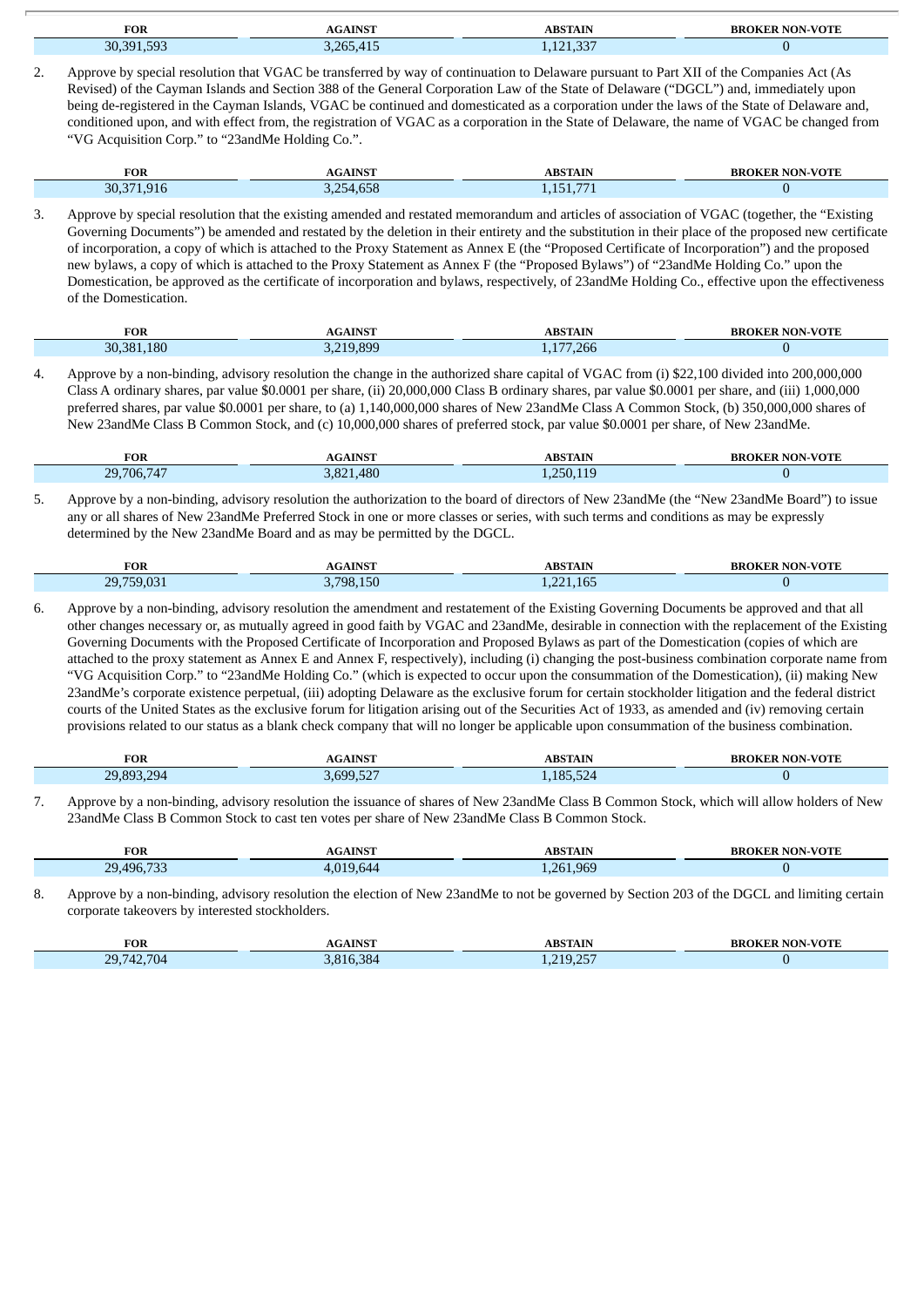9. Approve by ordinary resolution, for the purposes of complying with the applicable provisions of New York Stock Exchange Listing Rule 312.03, the issuance of shares of New 23andMe Class A Common Stock and shares of New 23andMe Class B Common Stock.

| <b>FOR</b>              |                          | AIP          | ĸк |
|-------------------------|--------------------------|--------------|----|
| 30.<br>286.<br>--<br>Ίh | $ -$<br>ה כ<br>≺∟<br>.50 | $\sim$<br>16 |    |

10. Approve by ordinary resolution the 23andMe Holding Co. 2021 Incentive Equity Plan, a copy of which is attached to the Proxy Statement as Annex K.

| <b>FOR</b>                             | A IN CT          | <b>ARCTAIN</b> | νoπ |
|----------------------------------------|------------------|----------------|-----|
| 20.65<br><b><i><u>Property</u></i></b> | $\sim$<br>$\sim$ | 270,407        |     |

11. Approve by ordinary resolution the 23andMe Holding Co. Employee Stock Purchase Plan, a copy of which is attached to the Proxy Statement as Annex L.

| <b>FOR</b> | <b>AGAINST</b> | ABSTAIN                    | <b>NON-VOTE</b><br><b>BROKER</b> |
|------------|----------------|----------------------------|----------------------------------|
| 29.665.270 | <b>853 018</b> | 4E<br>259<br>9.158<br>$ -$ |                                  |

12. For the holders of Class B ordinary shares, to consider and vote upon a proposal to elect Roelof Botha, Patrick Chung, Richard Scheller, Neal Mohan, Peter Taylor, Anne Wojcicki, and Evan Lovell, in each case, to serve as directors of New 23andMe until their respective successors are duly elected and qualified, or until their earlier death, resignation or removal.

| <b>FOR</b>                           | $.41$ NS <sup>T</sup><br>AG | <b>ABSTAIN</b> | -VOTI<br>'NN<br>ΨК<br>ĸк<br>,, |
|--------------------------------------|-----------------------------|----------------|--------------------------------|
| 40.749.750<br>טכ<br>.<br>$-1$<br>- - |                             |                |                                |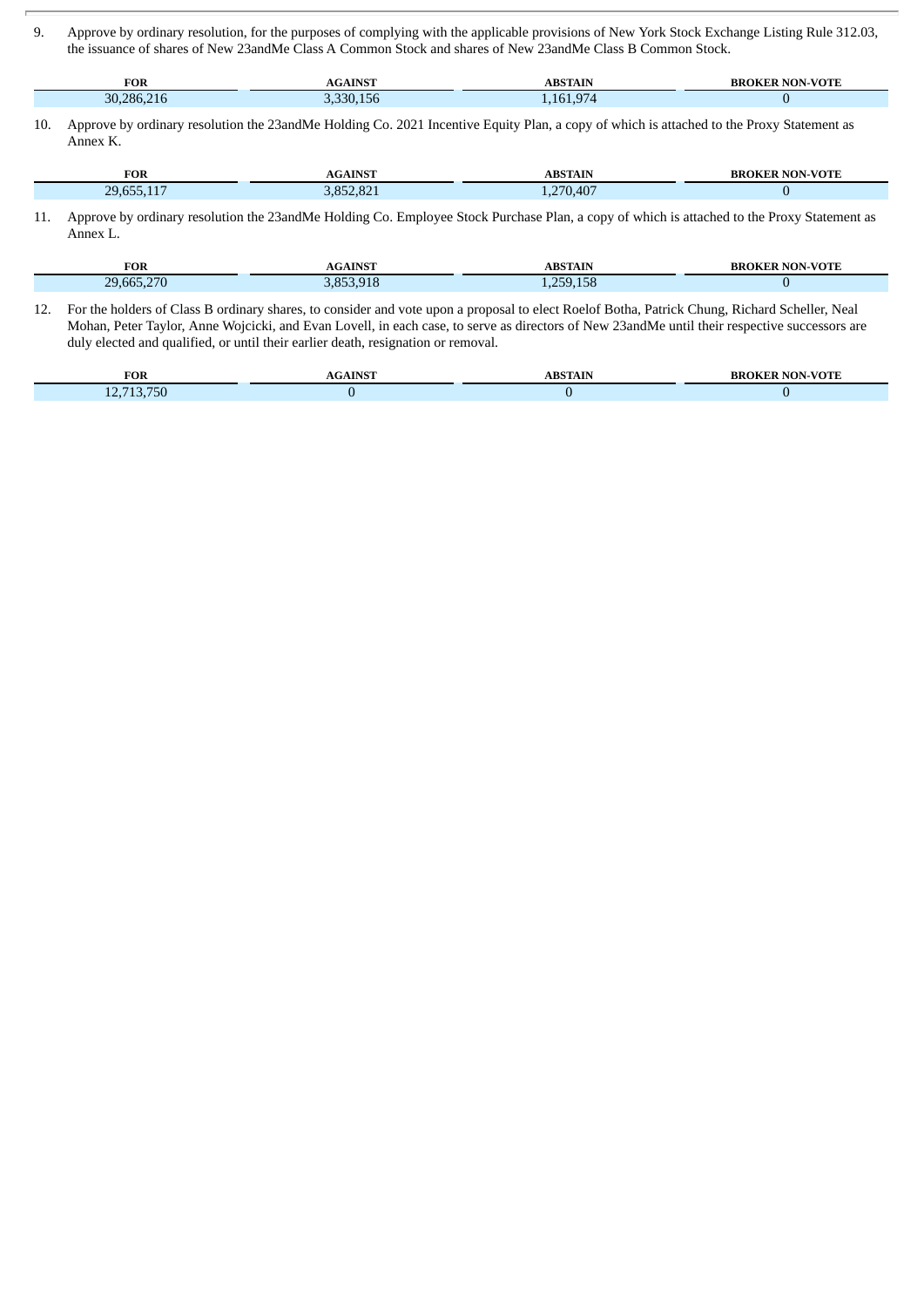### **Item 8.01 Other Events**

On June 10, 2021, VGAC issued a press release announcing the results of the Special Meeting. A copy of the press release is attached as Exhibit 99.1.

### **Item 9.01 Financial Statements and Exhibits**

(d) Exhibits

| Exhibit<br>No. | <b>Description</b>                                                                                                                                                                          |
|----------------|---------------------------------------------------------------------------------------------------------------------------------------------------------------------------------------------|
| 99.1           | Press Release dated June 10, 2021.                                                                                                                                                          |
| 104            | Cover Page Interactive Data File - the cover page interactive data file does not appear in the Interactive Data File because its XBRL tags are<br>embedded within the Inline XBRL document. |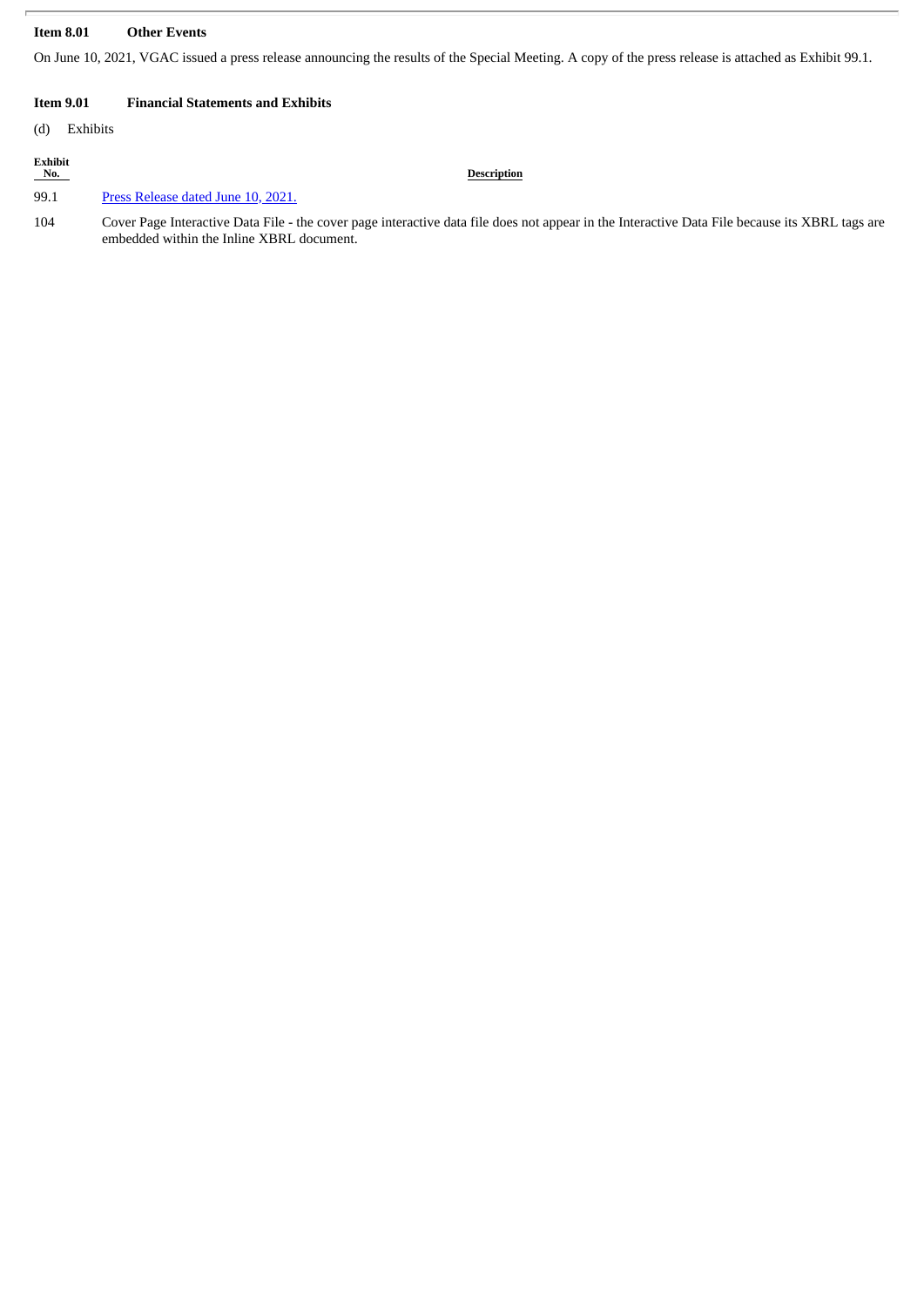### **SIGNATURE**

Pursuant to the requirements of the Securities Exchange Act of 1934, the registrant has duly caused this report to be signed on its behalf by the undersigned hereunto duly authorized.

Dated: June 11, 2021

### **VG ACQUISITION CORP.**

By: /s/ James Cahillane Name: James Cahillane Title: Corporate Secretary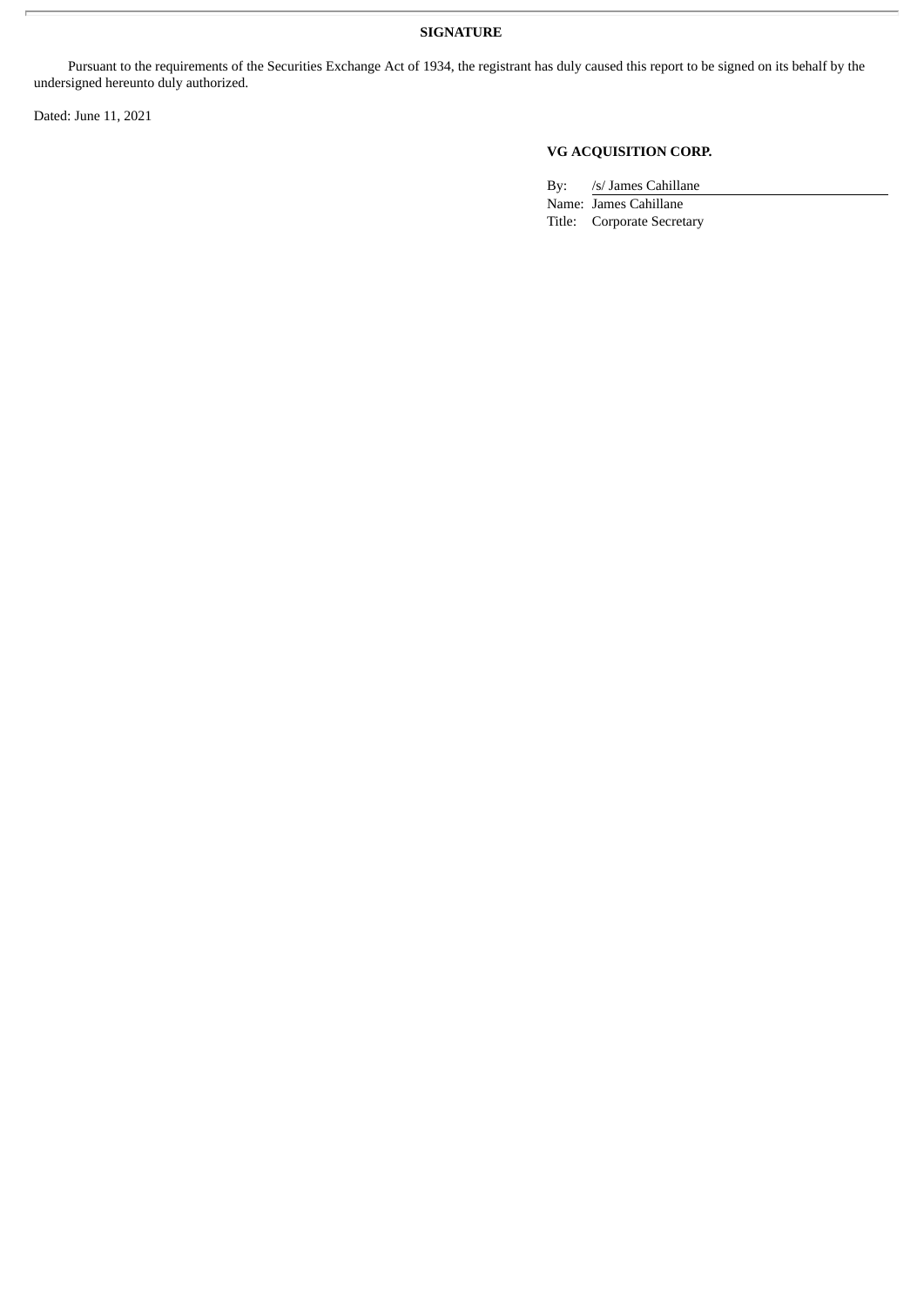### **Virgin Group's VG Acquisition Corp. Shareholders Approve Business Combination with 23andMe, Inc.**

<span id="page-6-0"></span>**NEW YORK, June 10, 2021** – VG Acquisition Corp. (NYSE: VGAC), a special purpose acquisition company sponsored by Virgin Group ("VGAC" or the "Company") today announced that its shareholders voted to approve the previously announced merger agreement with 23andMe, Inc. ("23andMe") at VGAC's extraordinary general meeting of shareholders (the "Special Meeting") held earlier today.

More than 87% of the votes cast at the Special Meeting were in favor of the approval of the merger agreement. VGAC shareholders also voted overwhelmingly to approve the other proposals presented at the Special Meeting.

As previously announced, the consummation of the business combination with 23andMe is expected to occur on June 16, 2021, subject to the satisfaction of customary closing conditions. Upon the closing, VGAC will change its name to 23andMe Holding Co. ("New 23andMe"), and New 23andMe Class A common stock and New 23andMe warrants will be listed on The Nasdaq Global Select Market ("Nasdaq"). Trading is expected to begin on Nasdaq on June 17, 2021, under the new ticker symbol "ME" for the New 23andMe Class A common stock and "MEUSW" for the New 23andMe warrants.

### **About 23andMe, Inc.**

23andMe, Inc., headquartered in Sunnyvale, CA, is a leading consumer genetics and research company. Founded in 2006, 23andMe's mission is to help people access, understand, and benefit from the human genome. 23andMe has pioneered direct access to genetic information as the only company with multiple Food and Drug Administration authorizations for genetic health risk reports. 23andMe has created the world's largest crowdsourced platform for genetic research, with 80% of its customers electing to participate. The 23andMe research platform has generated more than 180 publications on the genetic underpinnings of a wide range of diseases, conditions, and traits. The platform also powers the 23andMe therapeutics group, currently pursuing drug discovery programs rooted in human genetics across a spectrum of disease areas, including oncology, respiratory, and cardiovascular diseases, in addition to other therapeutic areas. More information is available at www.23andMe.com.

### **About VG Acquisition Corp.**

VG Acquisition Corp. was formed for the purpose of effecting a merger, amalgamation, share exchange, asset acquisition, share purchase, reorganization, or similar business combination with one or more businesses. The management team includes: Sir Richard Branson, founder of VGAC, a renowned global entrepreneur, and founder of the Virgin Group; Josh Bayliss, VGAC's Chief Executive Officer and director, who is the Chief Executive Officer of the Virgin Group and is responsible for the Virgin Group's strategic development, licensing of the brand globally, and management of direct investments on behalf of the Virgin Group in various companies around the world; and Evan Lovell, VGAC's Chief Financial Officer and director, who is the Chief Investment Officer of the Virgin Group and is responsible for managing the Virgin Group's investment team and portfolio in North America. More information is available at https://vgacquisition.com/.